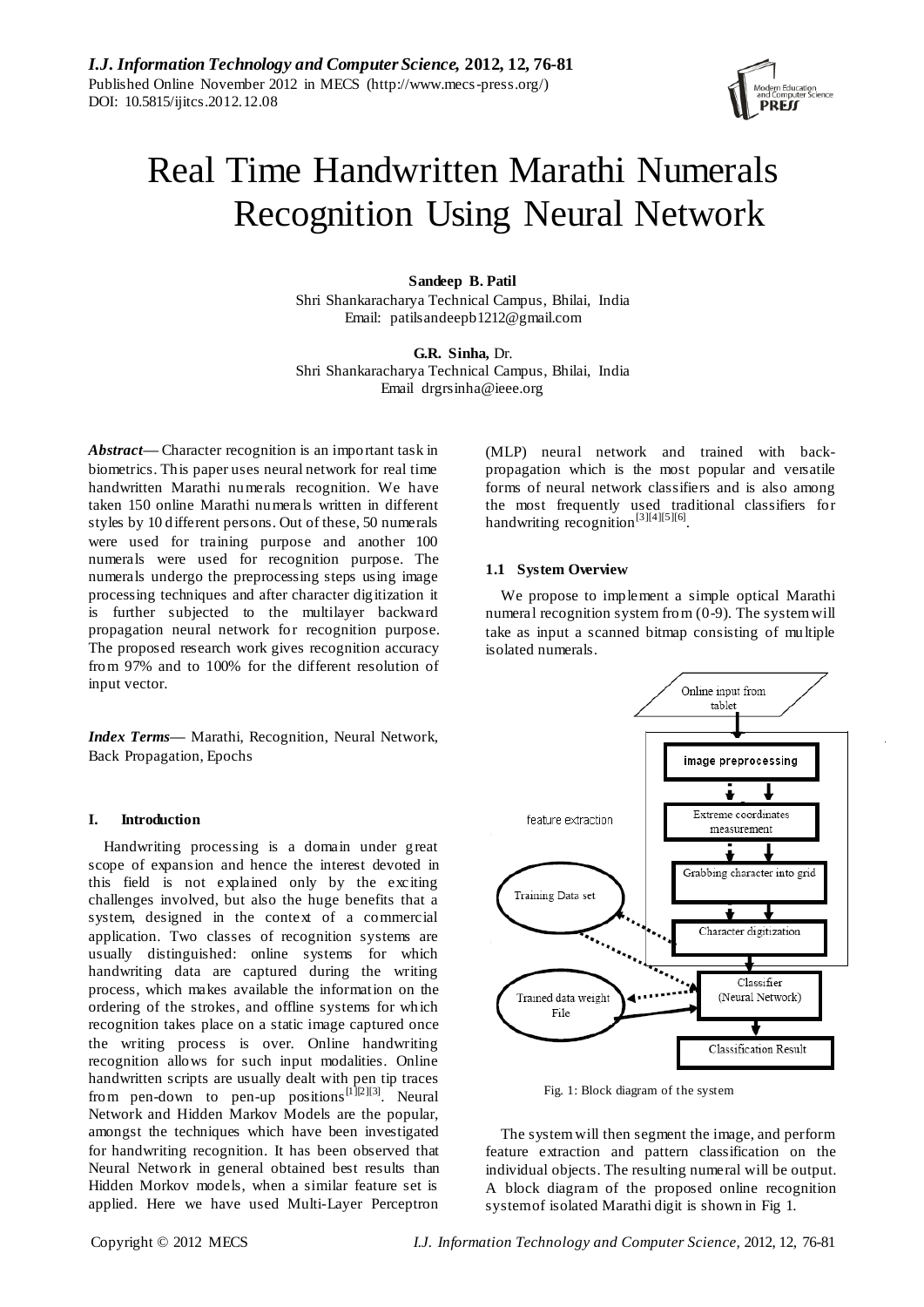The flow of data during training is shown by the dashed line arrows, while the data flow during recognition is shown by solid line arrows. The input to the system is a sequence of handwritten numerals patterns which is preprocessed. After preprocessing the input from tablet the extreme coordinates i.e. left, right, top, and bottom are calculated. Then numeral is captured in a grid and sensing the character pixels in grid boxes, the numeral is digitized in a binary string. This binary string is applied at the input of Neural Network for training and recognition. Grid size of 7x5(i.e. 7 rows and 5 columns) were used in the experiments.

# **II. Marathi Script, data acquisition and preprocessing**

Marathi is a form of alphabet called an *abugida*, as each consonant has an inherent vowel (A) that can be changed with different vowel signs. Vowels can be written as independent characters, or by using a variety of diacritical marks which are written above, below, before or after the consonants they belong to. Tablet has been used to take the samples from different subjects. Each subject was asked to write on tablet board (writing area). The acquired image is first being converted to grayscale image followed by the threshing technique, which makes the image binary image. The binary image is then goes through the connectivity test in order to check for the maximum connected component, which is in the form of box. After locating the box, the individual characters are then cropped into different sub images that are the raw data for the feature extraction routine. The following preprocessing steps are applied on the acquired image.

# **2.1 Image Preprocessing**

The first step of this processing is to converts the acquired RGB image into gray image and then binary. The binary image is then inverted because when we are applying morphological operations such as edge detection which is applicable to black background i.e. with pixel '0' and white foreground with pixel '1'. The main aim is to do that for simpler and faster calculations for further processing.

#### **2.2 Edge Detection:**

In practice, edge detection is performed in the spatial domain, because it is computationally less expensive and often yields better results. Since edges correspond to strong illumination gradients, we can highlight them by calculating the derivatives of the image. In this numeral recognition process we are using the method of gradient edge detection with Sobel operator<sup>[6][7][8][10]</sup>. Gradient edge detection is the more widely used technique. Here, the image is convolved with only two masks, one estimating the gradient in the x-direction Gx, the other the gradient in the y-direction Gy. The two masks are shown in "Fig. (2)" below. These masks are designed to respond maximally to edges running vertically and horizontally relative to the pixel grid, one mask for each of the two perpendicular orientations. The mask can be applied separately to the input image, to produce separate measurements of the gradient components in each orientation. These are then can be



Fig. 2: Sobel convolution mask

Combined together to find the absolute magnitude of the gradient at each point and the orientation of that gradient. The gradient magnitude is given by

$$
|G| = \sqrt{Gx^2 + Gy^2} \tag{1}
$$

The angle of orientation of the edge gives rise to the spatial gradient is given by

$$
\emptyset = \arctan(Gy|Gx) - 3\pi/4 \tag{2}
$$

In this case, orientation  $0'$  is taken to mean that the direction of maximum contrast from black to white runs from left to right on the image, and other angles are measured anti-clockwise from this. This absolute magnitude is the only output the user sees. The two components of the gradient are conveniently computed and added in a single pass over the input image using the pseudo-convolution operator as shown in "Fig. (3)".

| Ρ, | Ρ, | Ρ,  |
|----|----|-----|
| P, | Ρ, | P 6 |
| Ρ, | P. | P,  |

Fig.3: Pseudo-convolution masks used to compute approximate gradient magnitude

Using this mask the approximate magnitude is given by

$$
|G| = |(P1 + 2 \times P2 + P3) - (P7 + 2 \times P8 + P9)| +
$$
  
|(P3 + 2 \times P6 + P9) - (P1 + 2 \times P4 + P7)| (3)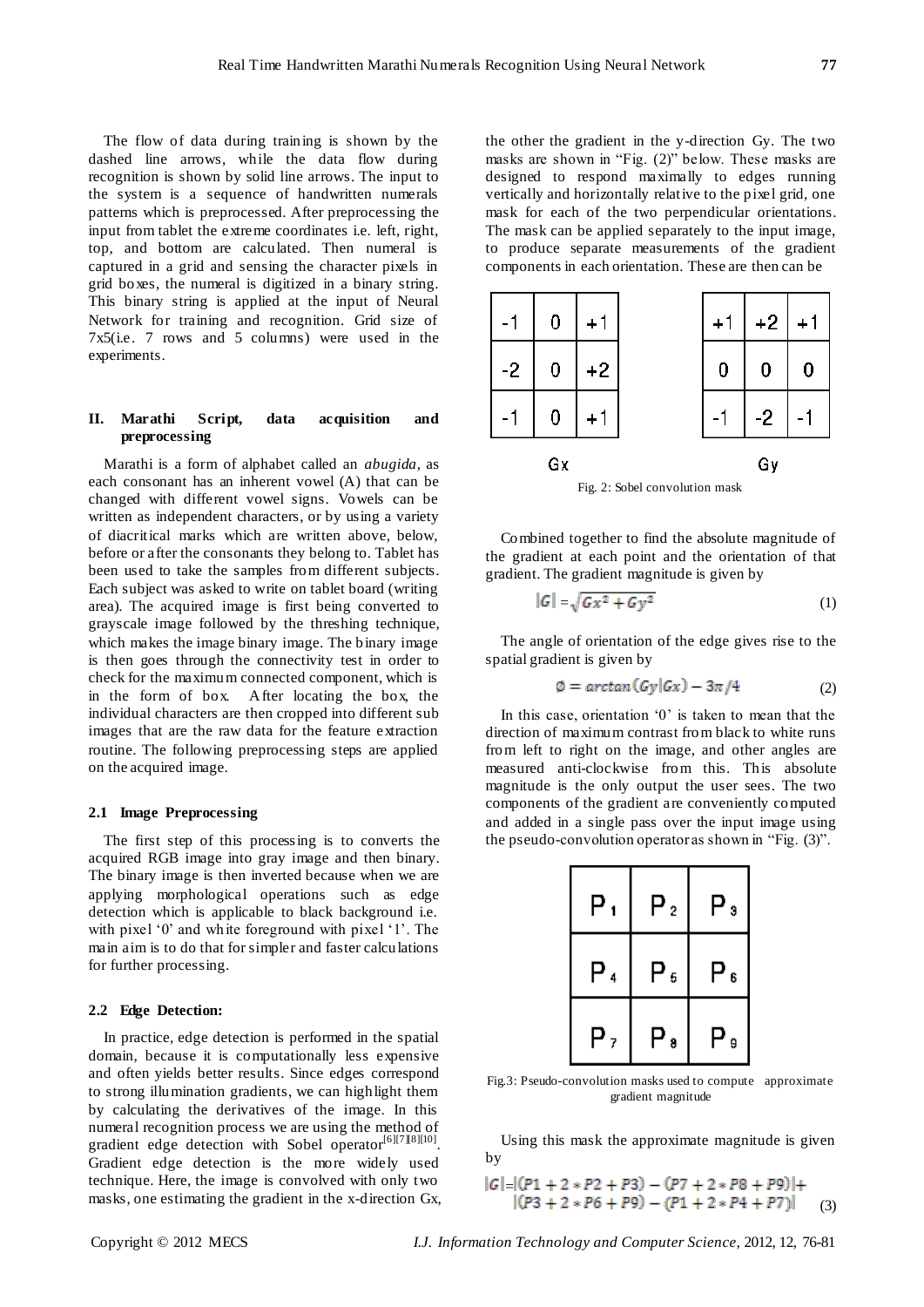#### **2.3 Dilation**

Dilation is typically applied over hear to gradually enlarge the boundaries of regions of the foreground pixels thus the area of foreground pixels grow in size while holes within this regions becomes smaller. The dilation operator takes two pieces of data as input. The first is the image which is to be dilated and the second is a set of coordinate point known as structuring element. The structuring element determines the precise effect of the dilation on the input image.

Mathematically, dilation of A by B is denoted by  $A \oplus B$  and is defined as [7-10].

$$
A \oplus B = \{Z \mid (B)z \cap A \neq \emptyset\} \tag{4}
$$

#### **2.4 Hole filling**

Hole filling is determined by selection of marker and mask images. Here, we choose the marker image is  $f<sub>m</sub>$  to be "0" everywhere except on the image border, where it is set to '1' [6, 10-11].

$$
\begin{cases}\n1 - f(x, y) & if (x, y) \text{ is on the border of } 'f' \\
0 & otherwise\n\end{cases} \dots (5)
$$

Figure 4 show the above preprocessing steps followed on online data.

The sizes of the sub images are not fixed since they are exposed to noises which will affect the cropping process to be varied from one to another. This will cause the input of the network to become non-standard and hence, prohibit the data from feeding to the network. To solve this problem, the sub images have been resized to 50x70 and then finding the average value in each 10x10 block, the image can be down to 5 x7 matrices, with fuzzy value and become 35 inputs for the network. Figure 5. Shows the object location.



Fig. 4: Image dilation and hole filling



Fig. 5: Object location

#### **III. Feature Extraction and Character Detection**

The sub-images have to be cropped sharp to the border of the character in order to standardize the subimages. The image standardization is done by finding the maximum row and column with 1s and with the peak point, increase and decrease the counter until meeting the white space, or the line with all 0s. This technique is shown in Fig. 6 with a numeral " $8$ " is being cropped and resize.



Fig. 6: Image standardization



The image pre-processing is then followed by the image resize again to meet the network input requirement, 5 by 7 matrices, where the value of 1 will be assign to all pixels where all 10 by 10 box are filled with 1s, as shown in figure 7. Finally the 5 by 7 matrices are concatenated into a stream so that it can be fed to the network 35 input neurons. The input of the network is actually a negative image of the figure,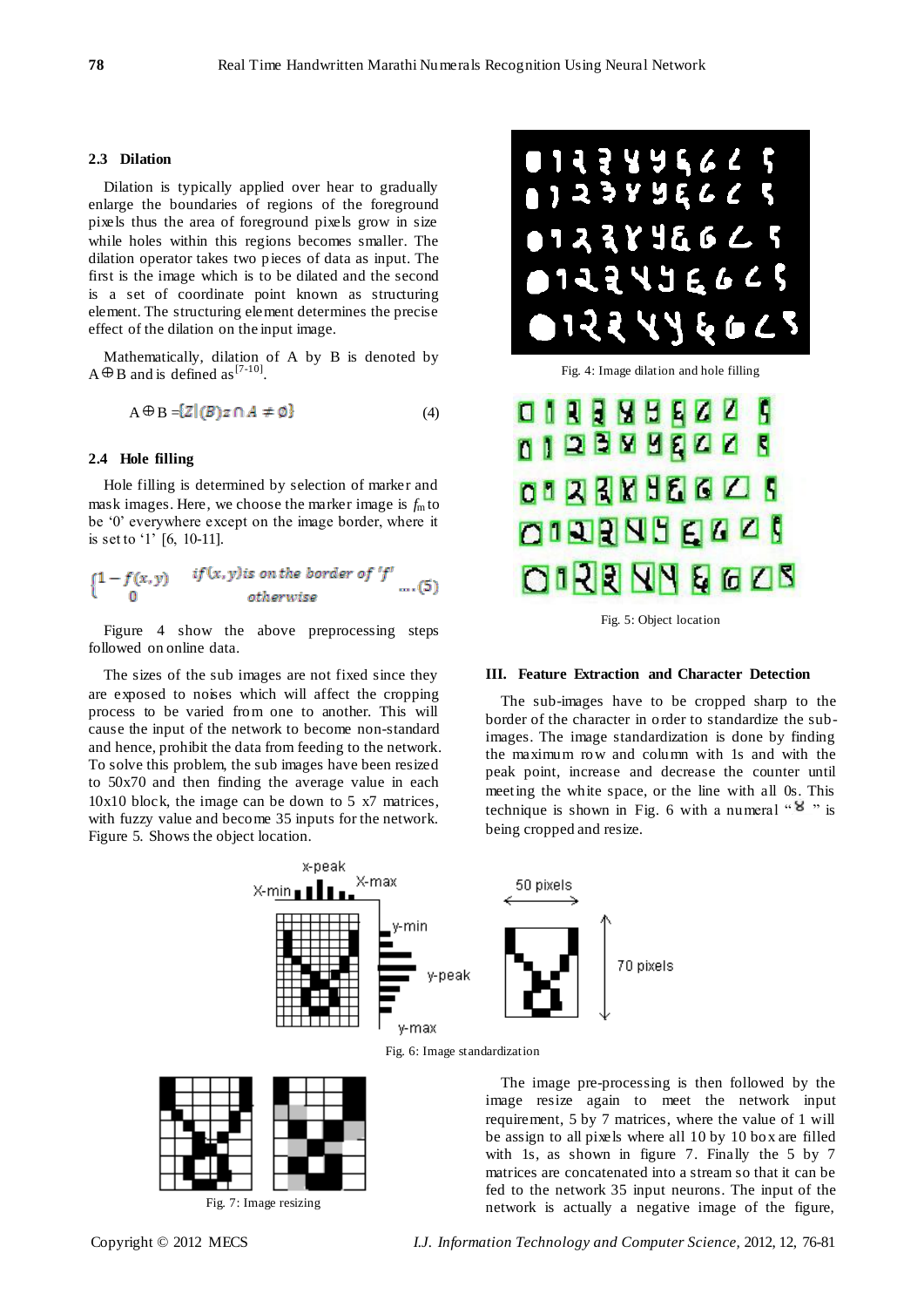where the input range is  $0$  to 1, with  $0$  equal to black and 1 indicate white, while the value in between shows the intensity of relevant pixels.

#### **IV. Neural network and Training**

The network receives the 35 Boolean values as a 35 element vector. It is then required to identify the character by responding with a 10- element output vector. The Fig. 8 shows the back-propagation method for an artificial neural network with one hidden layer. Here 'o' will always denote a cell in the input layer, 'p' a cell in the hidden layer and "q" a cell in the output layer.



Here ξo denote the input at cell "*o'*, and N the number of input cells (i.e., (ξ1…. ξN) is the input vector), let 'W<sup>sr</sup>' be the weight of the link between cell "*s'* in layer "*l'* and cell "*r'* in layer "*l*-1", "*Ip'* the input and "*Op'* the output of a cell "*p'* in the hidden layer, and let "*Iq'* be the input and "*Oq'* be the output of a cell "*q'* in the output layer. Furthermore, let ' $\mu$ ' denote an input pattern  $\mu=1...p$  index, (with p being the total number of input patterns) and let the set  $\{\xi^{\mu}, \zeta^{\mu}\}$  be the set of input-output patterns (with  $\mu$  denoting the number of the pattern). Finally, let *j*, *k* and *m* be indices denoting cells in the input, hidden and output layer respectively [4-6].

#### **4.1 Neural Network in numerals recognition**

Neural network classifier exhibit powerful properties and they have been used in handwriting recognition particularly with digits, isolated characters, and words in small vocabularies. In this work, multilayer feedforward back propagation neural network has been implemented. The neural network had three layers: an input layer consisting of 35 nodes, a hidden layer consisting of 20 nodes, and an output layer 10 nodes one for each numerals  $\left[11\right]$ <sup>11-16]</sup>. Fig. 9 shows the three layer artificial neural network for numeral recognition.

The network uses back-propagation in addition to bias weight and momentum.



Fig. 9: Three layer artificial neural network for numeral recognition

The neural network algorithm trains the 50 numerals and the performance goal is met for 196 epochs as shown in Fig.10.



Fig. 10: Performance goal is met for 196 epochs

The test data of 100 numerals were used for testing purpose and the display gives the Marathi numerals as shown in Fig.11



Fig. 11: Displayed result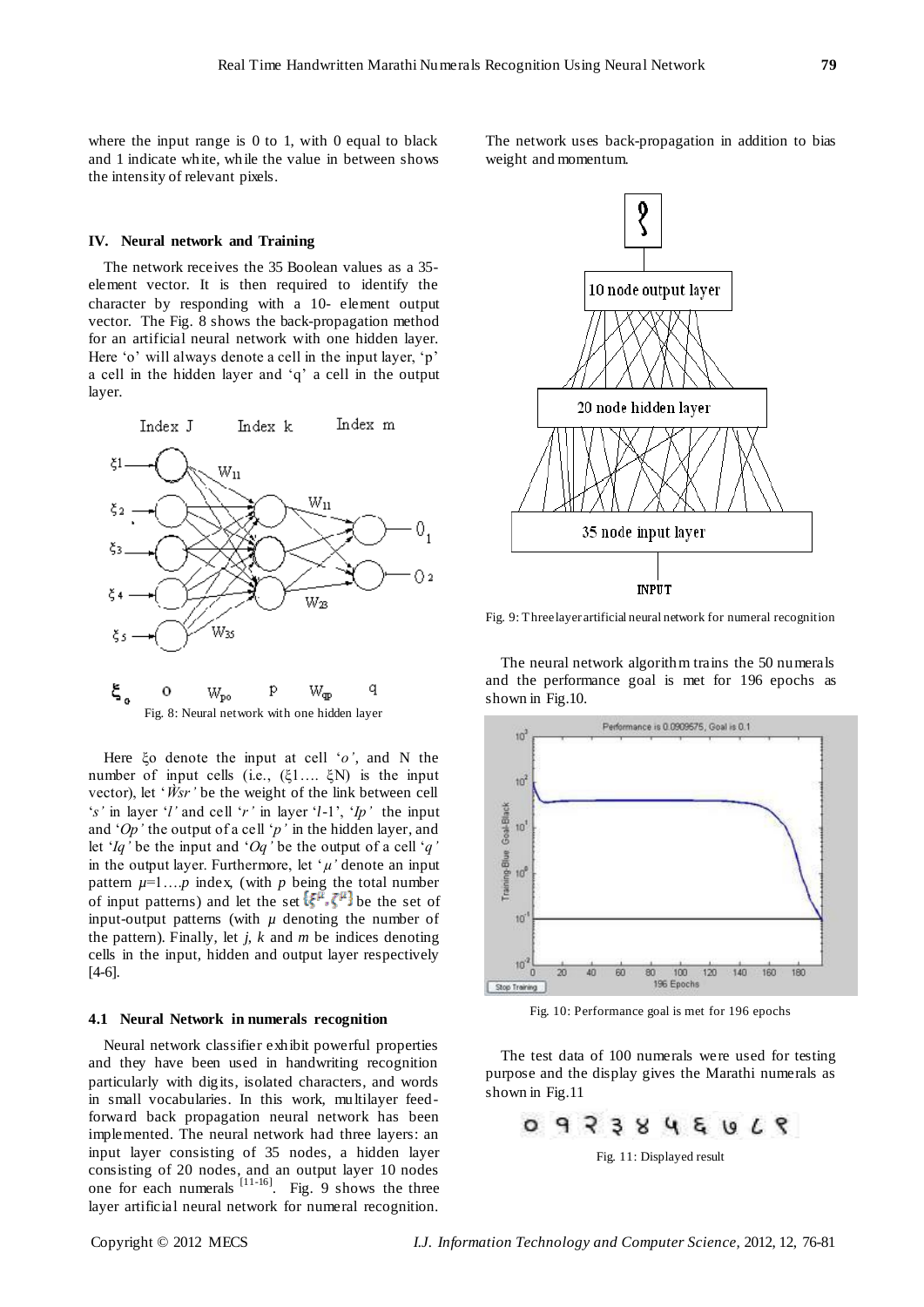# **V. Experimental Result**

Table 1 shows the experimental result for 100 Marathi numerals. In this table the applied Marathi numerals are 100 in numbers i.e. 10 samples of each number from (0 to 9). The recognition accuracy achieved is approximately 97 % for vector size  $(5x7)$ and 100% for vector size (10x14).

| <b>Applied Marathi Numerals</b> | Numerals recognized<br>properly | Percentage recognition for the<br>resolution of the input Vector<br>(5X7). | Percentage recognition<br>for the resolution of the<br>input Vector (10X14). |
|---------------------------------|---------------------------------|----------------------------------------------------------------------------|------------------------------------------------------------------------------|
| o                               | 10                              | 100 %                                                                      | 100 %                                                                        |
| 9                               | 10                              | 100 %                                                                      | 100 %                                                                        |
| २                               | 10                              | 100 %                                                                      | 100 %                                                                        |
| Ę                               | 9                               | 90 %                                                                       | 100 %                                                                        |
| 8                               | 10                              | 100 %                                                                      | 100 %                                                                        |
| u                               | 10                              | 100 %                                                                      | 100 %                                                                        |
| ٤                               | 9                               | 90 %                                                                       | 100 %                                                                        |
| U                               | 10                              | 100 %                                                                      | 100 %                                                                        |
|                                 | 10                              | 100 %                                                                      | 100 %                                                                        |
| ९                               | 9                               | 90 %                                                                       | 100 %                                                                        |

Table 1: Experimental result and percentage recognition

# **VI. Conclusions**

It can be concluded that the Marathi 150 numerals can be trained and recognized properly. The 97% recognition result can be achieved for the resolution of the input vector (5x7). If some noise were introduced because of different writing styles of different persons from school children to a Doctorate person or by pen tips, the network can be treated for a longer time or retained with more neurons in its hidden layer. Also, the resolution of the input vector can be increased to a (10 x 14). The 100% recognition result has been achieved for the resolution of the input vector (10x 14).

### **References**

- [1] Patil S.B. and Sinha G.R, "Off-line mixed Devnagri numeral recognition using Artificial Neural Network, Advance in computational Research, Bioinfo journal,ISSN:0975-3273 & E-ISSN: 0975-9085, Volume 4, Issue1, 16-17 March 2012,pp. 38-41.
- [2] Sandeep B. Patil, Dr. G.R. Sinha and Vaishali S. Patil, "Isolated Handwritten Devnagri Numerals Recogntion Using HMM", IEEE Catalog Number: CFP1172M-PRT. EAIT in Second International conference on Emerging Applications of

Information technology, Kolkota, ISBN: 978-1- 4244-9683-9, pp.185-189.

- [3] Sandeep B. Patil, G.R. Sinha and Kavita Thakur, "Isolated Handwritten Devnagri Character Recognition Using Fourier Descriptor and HMM" in International Journal of Pure and Applied Sciences and Technology (IJPAST), ISSN:2229- 6107, Volume 8, No 1, January 2012, pp. 69-74.
- [4] Alain Biem, "Minimum classification Error Training for on line Handwriting Recognition", IEEE Transaction on Pattern analysis and machine intelligence, 28(7): 1041-1051, 2006.
- [5] Deniz Erdogmus, Oscar Fontenlu-Romeo, Jose C. Principe, " Linear-least-squares Initialization of Multilayer Perceptrons Through Backpropogation of the desired response", IEEE Tranaction on Neural network, 16(2): 325-337, 2005.
- [6] Rafael C. Gonzalez and Richard E. Woods, "Digital Image Processing Using Matlab", Pearson Education, India, 2006.
- [7] Jarek M. Zarada, "Introduction to artificial neural system", Jaico publishing house, 1999.
- [8] Anil K.Jain, "Fundamentals of Digital Image processing", PHI publication, New Delhi, 1995.